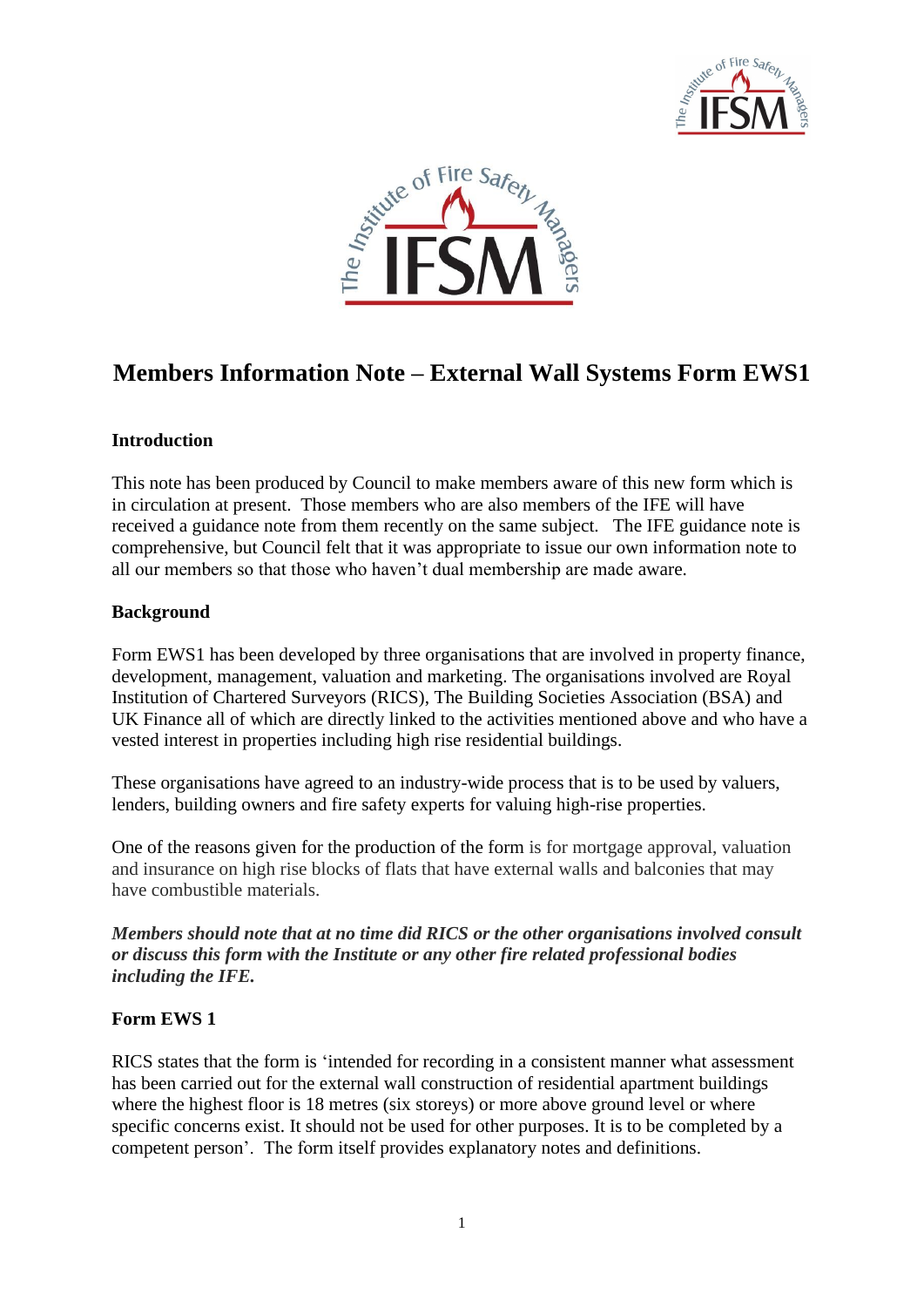

The review needs to be of the entire building or block and cannot be carried out for individual flats / apartments.

The form states that it applies to residential buildings that are more than 18m in height or where there are specific concerns, although in practice the form could be provided for other buildings if required. Only one assessment will be needed for each building or block and this will be valid for five years.

The process is about carrying out an appropriate investigation by a 'competent person' to ensure that the risk of fire spread over or within the external surfaces is acceptably low. The form states that this is a 'review' for the sole use and exclusivity of the commissioning or client organisation, and no responsibility is accepted to any third party for the whole or any part if its contents. These would mainly be organisations like property valuers and mortgage lenders but may also include building owners, managing agents or the contractors who build them etc.

*Although it is stated that the Ministry of Housing, Communities and Local Government (MHCLG) is supportive of the approach, members should note that the form has no direct link to Government and is a marketing tool with no legislative status whatsoever.*

The form refers specifically to the current regulatory framework in England and Wales although its use is currently being discussed in Scotland and Northern Ireland.

### **The Process**

The process of carrying out a fire safety assessment of material combustibility is set out in the form. There are two options - Option A and Option B and these have to be conducted by a suitably qualified and competent professional.

Assessors who complete and sign Option A should be building professionals who are member of one of the professional institutions in the construction industry listed in the form. The assessors who can complete Option B should be members of a relevant professional body that deals with fire safety in the built environment. This could be a Chartered Engineer with the Institution of Fire Engineers or equivalent. In other words, in Option B, the fire engineer is being asked to certify that the building complies with the functional requirements of the Building Regulations applicable to the building.

Notes contained in the form explain in detail what is expected of the assessor carrying out the review for each option.

#### **Guidance for Members**

Our technical Sub Group Chairman has received several queries from members about this form. Amongst these are questions about the legality of the form, who can fill it in and what qualifications are needed. Hopefully, this note will answer most of those questions but for the sake of clarity, we would want members to note that the form is not a part of UK legislation.